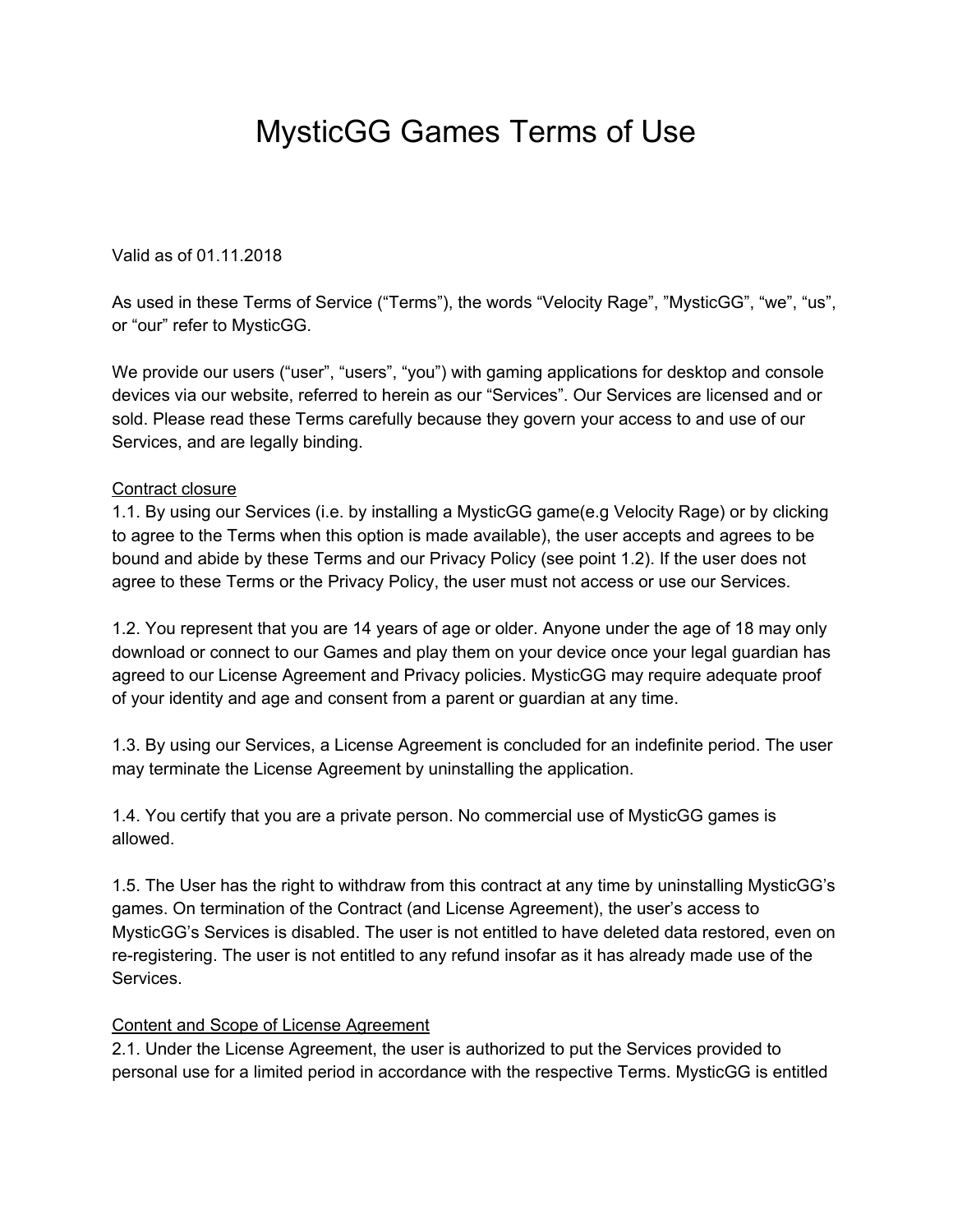at any time to alter the content or functions of these Services (e.g. updates, modifications or similar).

2.2. The user is not entitled to demand that MysticGG's Services be provided or kept in a given condition. No warranty can be given that the software used by MysticGG games is entirely devoid of errors. Therefore, downtimes may occur caused by technical problems beyond MysticGG's control. Regular maintenance or maintenance to deal with unpredictable failures (e.g. attacks, viruses) may impair the availability of the Services. Insofar as is possible, maintenance shall be carried out paying consideration to our users.

2.3. Using a MysticGG game or its functions may depend on an online connection to the Internet with a given bandwidth or rate of data interchange; otherwise, use may be restricted, impaired or even impossible.

2.4. MysticGG's games can be used after being installed on a desktop windows device. The user does not receive any separate instructions for the game, other than the information and help tools that are integrated into the game.

2.5. MysticGG releases regular updates for Velocity Rage to ensure the security of the system, for the sake of stability and compatibility, or in order to further the game's development. MysticGG is under no obligation to continue providing support for versions of a game that are not up-to-date. Updates carried out on the user's device are triggered by the user; in each case, the user should check whether the update has been released for the configuration it uses (platform, operating system).

2.6. The user is prohibited from using a MysticGG games in any manner other than permitted under the Licence Agreement. In particular, unless authorized to do so, the user may not copy a MysticGG game, pass it on to third parties or otherwise grant access to it, nor may MysticGG games be sub-licensed, hired out, published, distributed, transferred, adapted, reverse engineered, decompiled, or re- or disassembled.

2.7. If MysticGG provides access to a game that is still under development (so-called "beta version, or alpha version"), use of the game may be restricted and there is the possibility of serious errors occurring. Using beta or alpha versions is done on the user's own responsibility and may be discontinued or terminated by MysticGG at any time.

## Limitation of Liability

4.1. In no event shall MysticGG be liable for any damages (including, without limitation, damages for loss of data or profit, or due to business interruption,) arising out of the use or inability to use our Services.